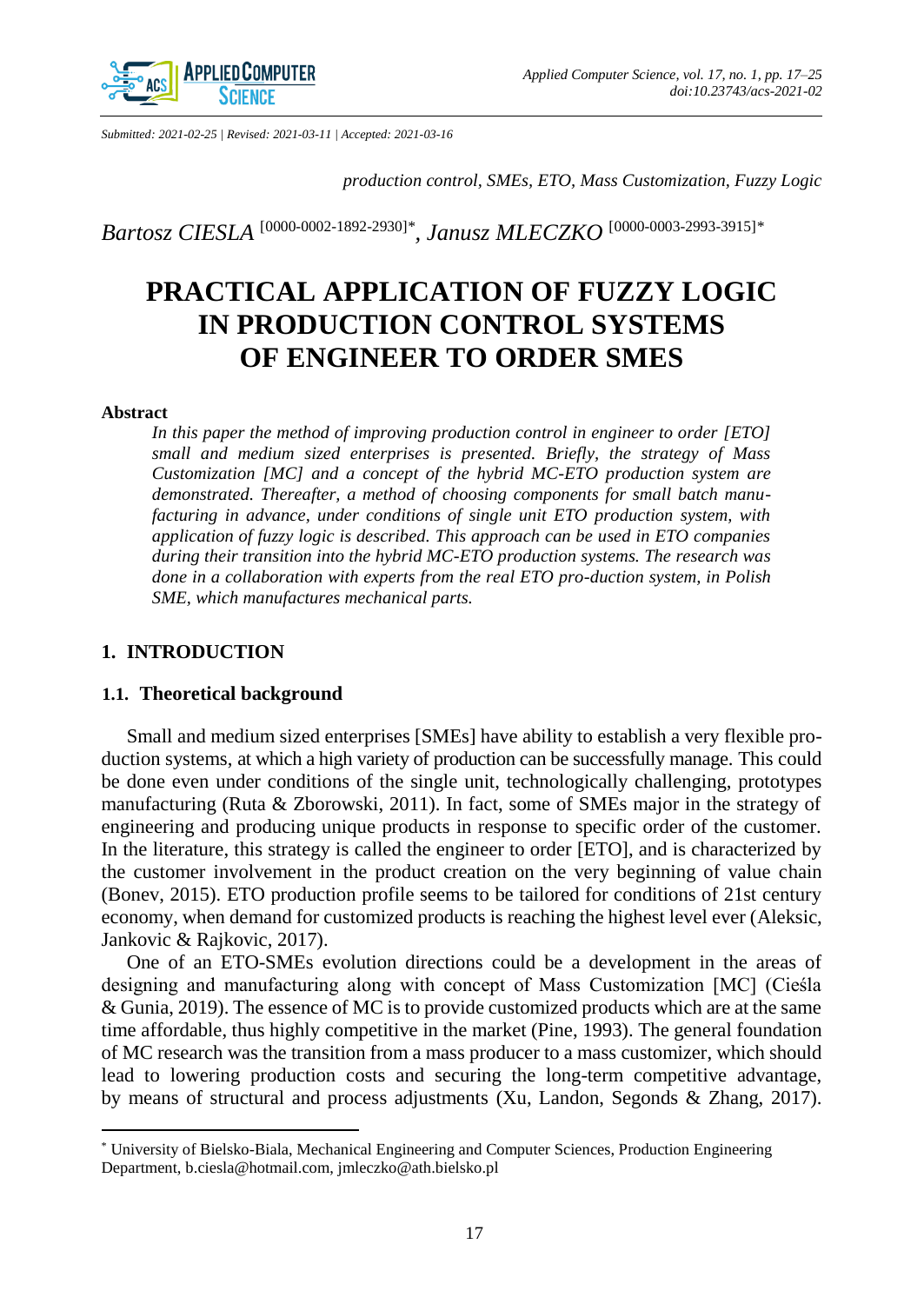But after the phase of systematizing MC knowledge, some of the researchers become attracted by its alternative utilization – the possibility of transition from ETO production to MC. As a result, a concept of the hybrid MC-ETO production system was introduced (Haug, Ladeby & Edwards, 2009; Mleczko, Byrdy, Cieśla & Kłaptocz, 2020). The aim of MC application in the ETO-SMEs is to lower the manufacturing costs and simultaneously maintain a sufficient level of customization. One of the most important foundation of MC-ETO, which is primary in the opinion of the author of this article, is products modularity. In this manner it is understood as a method of designing, based on combining of universal construction modules, for higher production repeatability (Mleczko, Byrdy, Cieśla & Kłaptocz, 2020). It should lead to limit the number of components, which must vary to provide the product personalization, thus effects in more stable manufacturing (Viana, Tommelein & Formoso, 2017; Cieśla & Mleczko, 2019). This approach can be used in ETO enterprises as an indicator for changes in production philosophy, switching the perspective from single unit to at least small batch flow. In the connection with management adjustments, this should lead to lowering manufacturing costs per unit. For smooth transition relevant tools will be needed in the company, to support adaptation of production control processes. However, commercial solutions often do not apply under conditions of demand uncertainty (Sobaszek & Gola, 2015), which often occurs in customized goods market. That leads to the conclusion, that dedicated approach may be needed, during transition from ETO into the hybrid MC-ETO production systems (Duchi, Tamburini, Parisi, Maghazei & Schönsleben, 2017).

# **1.2. Initial research and motivation**

The author of this paper, for last 10 years have been investigating ETO-SMEs from metal-mechanic sector, focusing on their attempts to maximize manufacturing repeatability. In the most successful companies in this manner, the contribution of designing engineers during these activities was significant. Their managers were focused on knowledge reuse aspects as well as products reconstruction along with concept of modularity. However, when redesigning phase was well-advanced, and manufacturing could be commissioned, new challenges on the operational level were noticeable. The difficulties arose first of all from uncertainty which components and in what amounts should be produced in advance, to obtain increase in quantity of a single manufacturing batch, and simultaneously avoid long storage period. Moreover, production planning methods must be adjusted to the new circumstances, as well as workshop logistics infrastructure for in process storage and transportation. In one of the investigated enterprises, issue of choosing construction modules for production in advance left without clear answers. This almost blocked the whole evolution process. Experts from this enterprise claimed that under uncertain market conditions that they are dealing with, it is impossible to prepare unambiguous method of modules selection. They indicated that blurred forecasts and historical turnovers are the only available data for this decision-making process. The risk of error under this kind of uncertainty, which could result in freezing of the significant assets in a long-term components storage, is then too high. Thus, it was decided, to investigate the possibility of application Fuzzy logic [FL] in this problem solution, since it is suitable to describe vagueness and imprecise information (Rutkowski, 2012).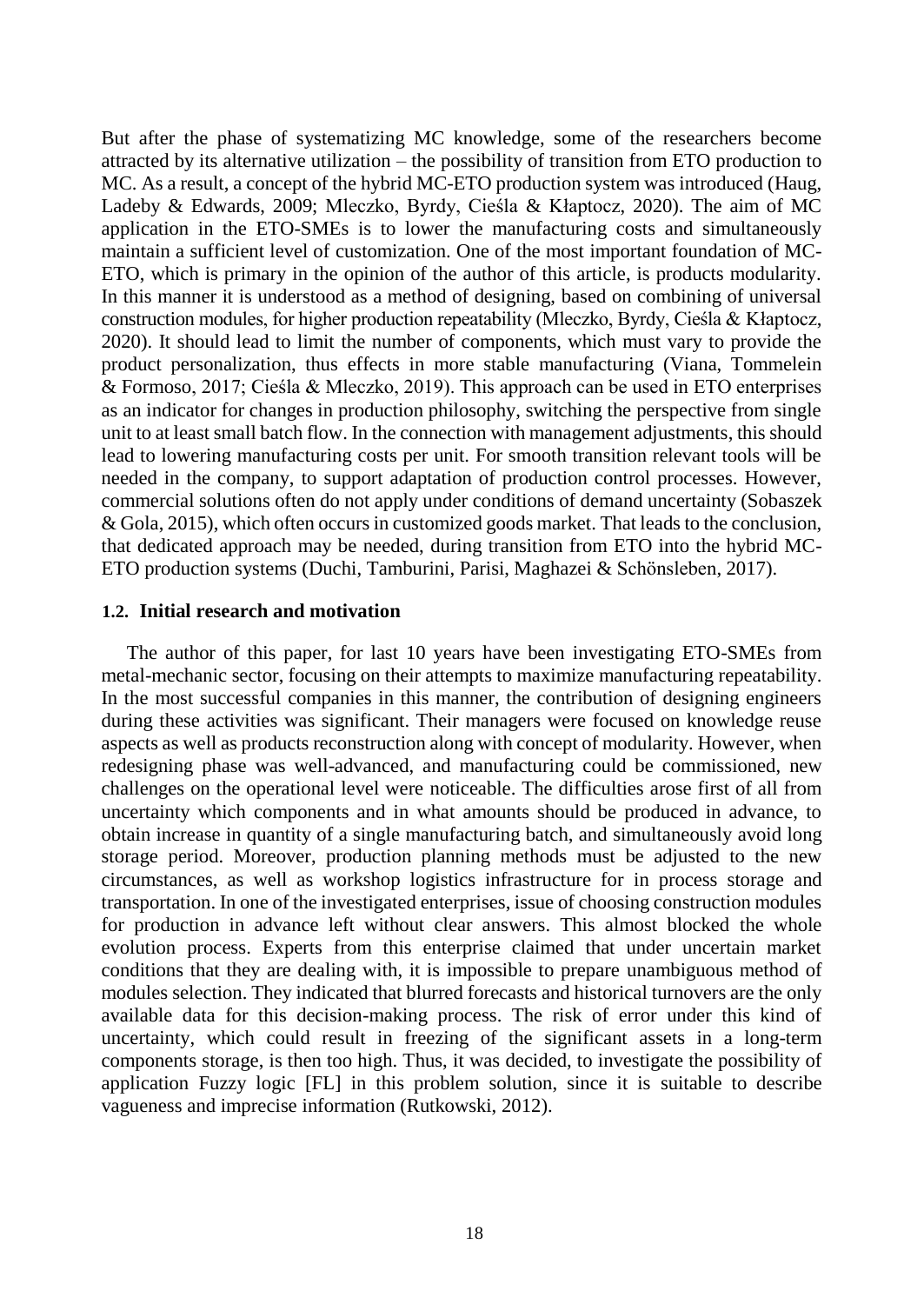#### **1.3. The aim of the research**

The aim of this research is to investigate application of FL for the purposes of components selection to initiate in advance components manufacturing, before actual demand for them appears in a production system. It will be done on the basis of turnover statistics obtained from company's ERP system and specific knowledge of the experts. The aim is to increase manufacturing quantities in ETO-SMEs, from a single unit to at least small batch production. An essential condition for this consideration is to avoid storage of in advance components, but a short waiting time before final assembly will be acceptable due to specifics of ETO production. The research is to be carried out in Polish ETO-SME from the metal-mechanical sector, which supply high precision mechanical parts to many countries from EU as well as USA, Russia, Egypt, and others. This enterprise strives to consistently evolve with MC principles and identified a need for supporting adjusted to this transition decision-making processes. The author of this article will attempt to fill the existing research gap and broaden understanding of the practical technics of supporting hybrid MC-ETO production systems in their evolution.

#### **2. BASICS OF FUZZY LOGIC THEORY**

Research described in this article, was began with a general training, providing basic scope of FL knowledge to the company experts, that were designated for the project. In this chapter, exactly the same scope was presented, to acquaint the reader with the simplicity of the approach, which was forced with constrained number of workhours dedicated by company to the project. Moreover, well-known aspect of knowledge limitation in SMEs should be always considered, when designing methods for a real production system. The training was supplemented with practical calculation examples, which were neglected in this chapter.

The FL is employed to handle the concept of partial truth, when dealing with ambiguous phenomenon or expression. The formal description of these objects with classical set theory or bivalent logic is impossible. Typical vague impressions are "young man", "big city", "high temperature" (Rutkowski, 2012).

A fuzzy set A on universe (domain) X is a list of ordered pairs (Rutkowski, 2012):

$$
A = \{x, \mu_A(x)\}; x \in X \tag{1}
$$

where  $\mu_A: X \to [0,1]$  is called the membership degree (membership function), whereby 3 general situations can be distinguished:

 $\mu_A(x) = 1$  means that x belongs completely to the fuzzy set,

 $\mu_A(x) = 0$  means that x does not belong to the fuzzy set,

 $0 \leq \mu_A(x) < 1$  means that x is a partial member of the fuzzy set.

The FL theory allows to map so called fuzzy relations between two or more fuzzy sets. The common method when designing fuzzy relation is intersection, when the membership of element x to set A∩B is determined as a minimum from  $\mu_A(x)$  and  $\mu_B(x)$  (Rutkowski, 2012).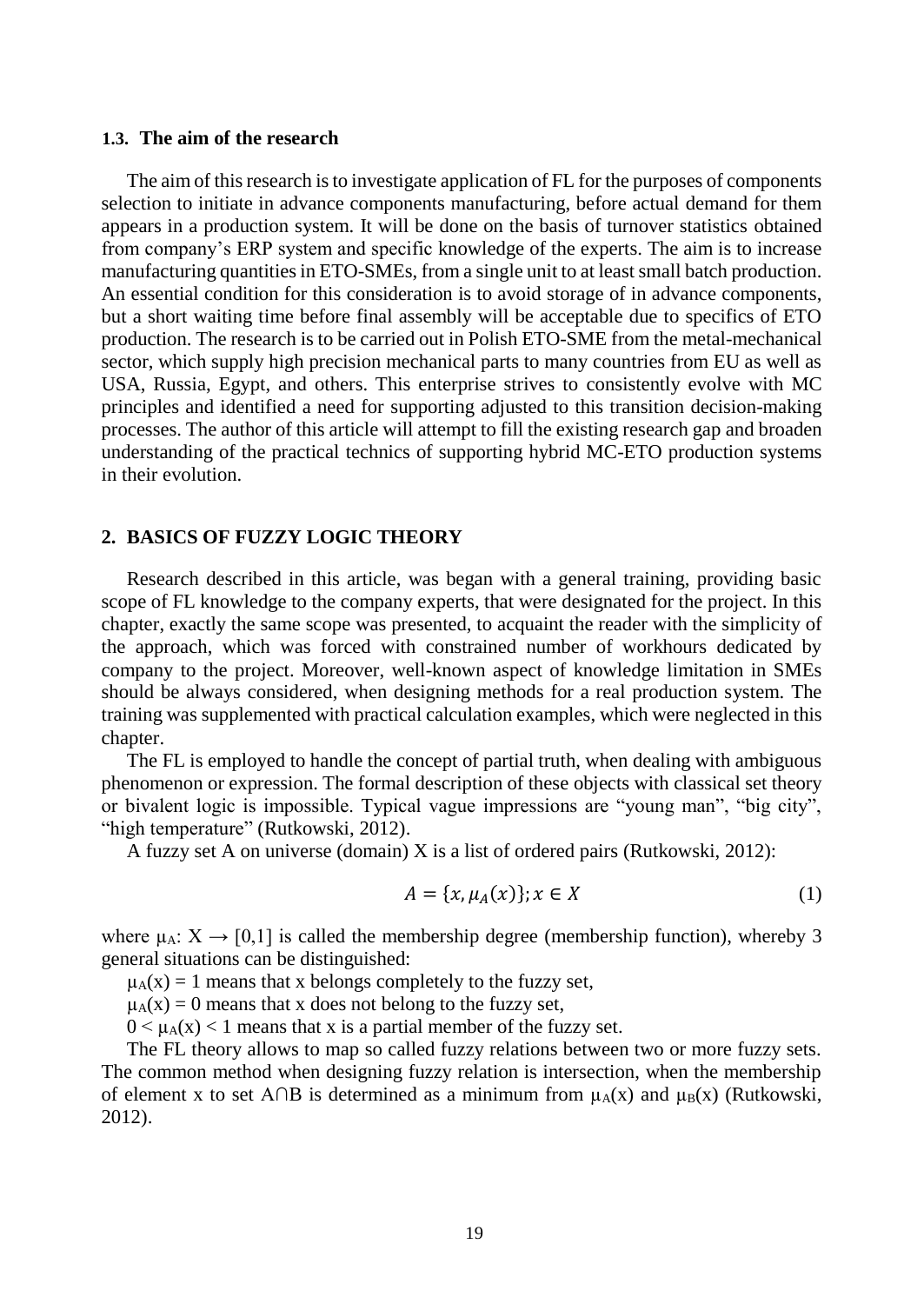# **3. THE RESEARCH**

#### **3.1. The scope of the research**

The research was conducted in the enterprise which manufactures steel mechanical parts and equipment. The company employs around 50 people of which about 50% are production workers, 20% are product and process engineers and 30% are administrative, sales and logistics personnel. Approximately 15% of the company's revenue is gained from one product range, which is produced using assemble to order strategy [ATO]. Its components are manufactured in batches containing from 5 to 40 pieces. Remain 85% of revenue is gained from customized products, which are produced using ETO strategy. For last 2 years management board systematically endeavor to design unification among similar customized products by means of defining and redesigning construction modules. The aim is to establish specified products families with slightly narrower range of customization to obtain better repeatability in invoicing, designing and manufacturing. For the research described in this paper, company's management board assigned 4 experts: 1 from sales department, 1 from supply & logistics department and 2 from production department.

# **3.2. Plan and conduct of the research**

It was assumed that the investigation should be conducted along with 5 steps plan presented on figure 1.

The first step was conducted as described in chapter 2. In the second step of investigation, experts were asked to propose fuzzy concepts, which in their opinion can be useful in qualifying components from newly designed product families for lunching in advance manufacturing. After brainstorming different ideas, discussion was initiated in order to build consensus, however problem was multidimensional and it took more than a one panel to accomplish the task. Finally, experts decided that prevailing number of ideas can be stated in two fuzzy concepts: "sufficient consumption of the component" and "sufficient universality of the component". By "universality" they understood the use of the component in multiple versions of final products which were actually manufactured.

| Training in fuzzy logic for experts from the company                                                                                                      |
|-----------------------------------------------------------------------------------------------------------------------------------------------------------|
| Designing fuzzy concepts which can determine minimal<br>annual consumption of components for lunching in<br>advance manufacturing in increaced quantities |
| Initial analysis of historical consumption of components<br>which were manufactured to assemble redesigned<br>construction modules                        |
| Determining the membership functions which represent<br>fuzzy sets from step 2 by means of experts score; mapping<br>their fuzzy relation                 |
| The analysis of the results and conclusions                                                                                                               |

**Fig. 1. Research plan**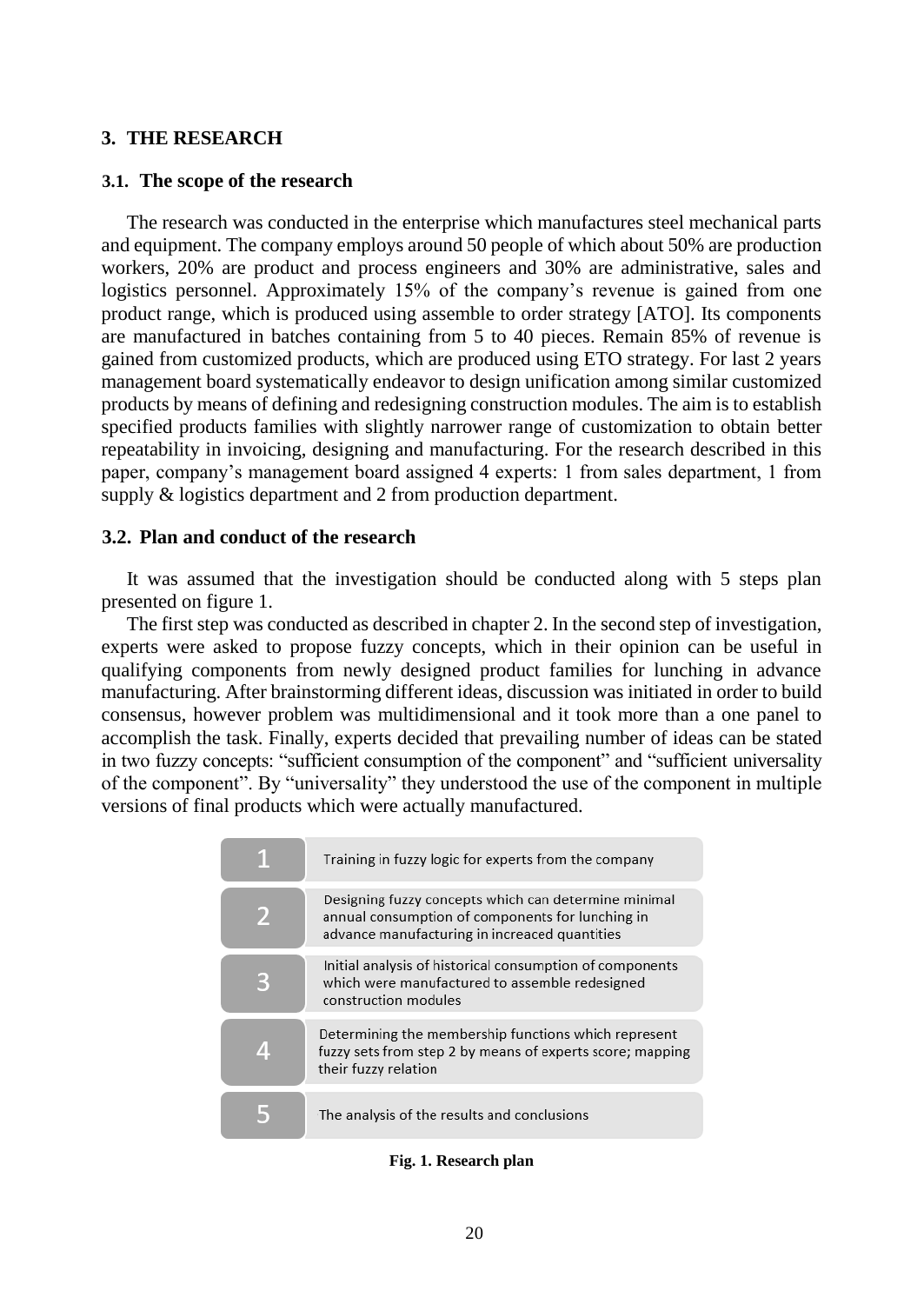In the third step of the investigation, experts were asked to suggest sufficient period of time for initial analysis of historical consumption of components. They agreed that production of redesigned construction modules had started approximately 3 years before. Thus, it was suggested, that fuzzy concepts defined in the second step of investigation should be redefined as follows: "sufficient consumption of the component in last 36 months" and "sufficient universality of the component in last 36 months". Experts agreed with proposal. Documentation of newly designed products (along with MC concept), as well as their components and construction modules were from the beginning distinguished with specific drawings markings. Therefore, it was possible to use unambiguous filter pattern in consumption records of company's ERP system to identify historical turnovers. Then the time frame was narrowed to last 36 months and obtained list was exported to the spreadsheet. Using flexibility of data presentation in spreadsheet, experts where investigating consumption statistics for different components and construction modules which they expected to be representative in context of in advance manufacturing. In the end of the third step of the investigation, particular sheets with consumption statistics were printed for after meeting reflections.

In the fourth step of the investigation, experts were asked to confidentially evaluate the scores from 0 to 1 to defined in the second step of the investigation fuzzy concepts. "Sufficient consumption" and "sufficient universality" where stated in numbers from 0 to 10 for the evaluation. The results where aggregated and averaged. Thereafter 2 membership functions were determined and their fuzzy relation was mapped as presented in the subchapter 3.3.

#### **3.3. Research findings**

The values of the membership degree for designed fuzzy concepts were determined as the arithmetic mean by adding up the scores given by each of 4 experts. Determined membership functions were presented on figure 2 and figure 3. For x values greater than those presented on the figures, calculated membership degree was always square to 1.



**Fig. 2. Membership function of fuzzy concept "sufficient consumption of the component in last 36 months"**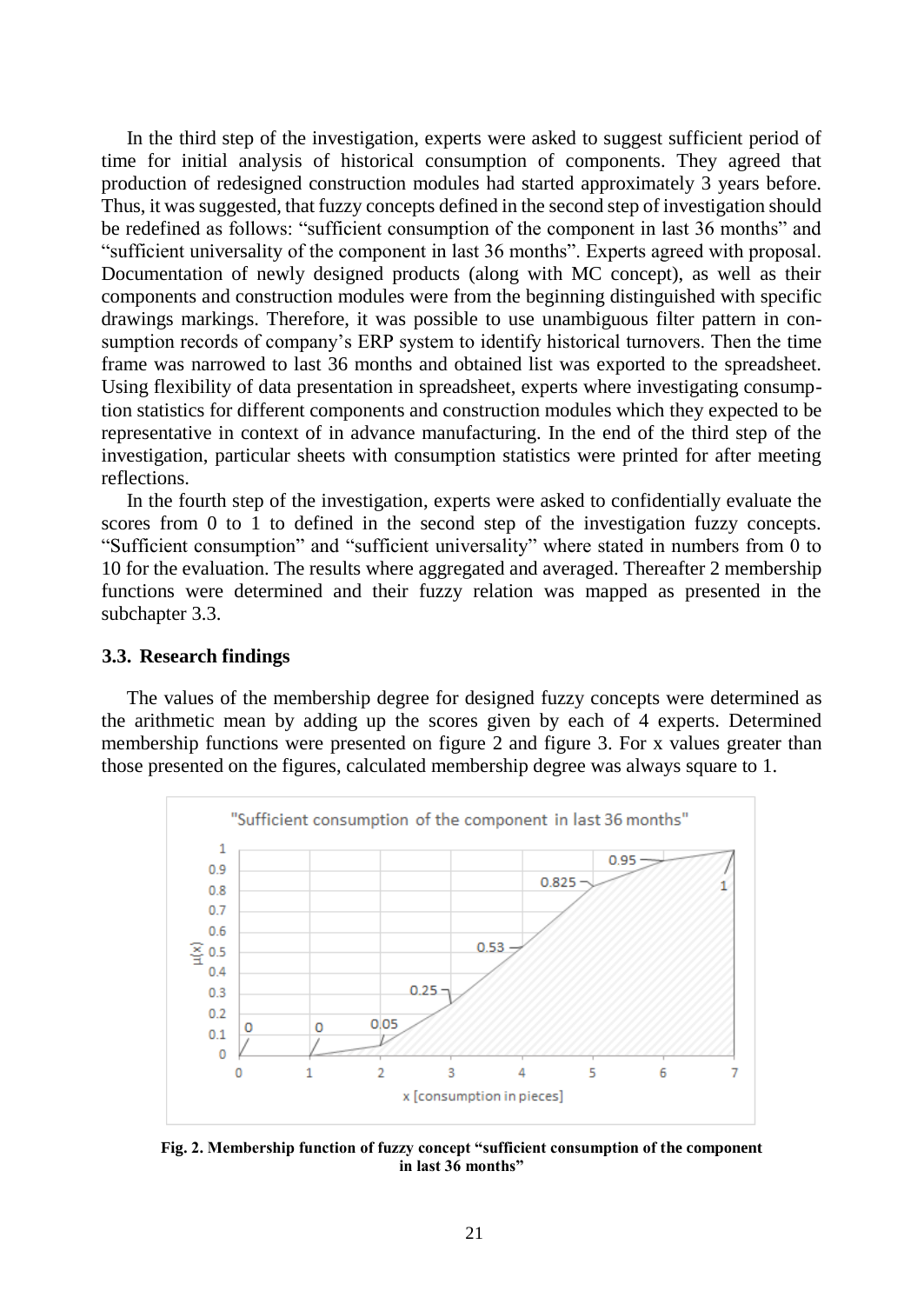

**Fig. 3. Membership function of fuzzy concept "sufficient universality of the component in last 36 months"**

The fuzzy relation of the investigated fuzzy concepts was mapped using the intersection method. Results were presented in table 1 and figure 4.

|  | Tab. 1. Investigated fuzzy relation |  |
|--|-------------------------------------|--|
|  |                                     |  |

|                                                                                              | Sufficient universality of the component in last 36 months |                |                |          |                |          |          |          |  |  |
|----------------------------------------------------------------------------------------------|------------------------------------------------------------|----------------|----------------|----------|----------------|----------|----------|----------|--|--|
|                                                                                              | $\mu(x)$                                                   |                | $\bf{0}$       | 0.025    | 0.3            | 0.75     | 0.975    | 1        |  |  |
| consumption<br>component<br>months<br>$\mathcal{L}$<br>Sufficient<br>last<br>the<br>ัธ<br>.크 |                                                            | pieces         | $\bf{0}$       |          | $\overline{2}$ | 3        | 4        | 5        |  |  |
|                                                                                              | $\bf{0}$                                                   | $\Omega$       | $\theta$       | $\theta$ | $\theta$       | $\theta$ | $\Omega$ | $\Omega$ |  |  |
|                                                                                              | $\bf{0}$                                                   |                | $\theta$       | $\theta$ | $\theta$       | $\Omega$ | $\Omega$ | $\Omega$ |  |  |
|                                                                                              | 0.05                                                       | $\overline{2}$ | $\overline{0}$ | 0.025    | 0.05           | 0.05     | 0.05     | 0.05     |  |  |
|                                                                                              | 0.25                                                       | 3              | $\overline{0}$ | 0.025    | 0.25           | 0.25     | 0.25     | 0.25     |  |  |
|                                                                                              | 0.53                                                       | $\overline{4}$ | $\theta$       | 0.025    | 0.3            | 0.53     | 0.53     | 0.53     |  |  |
|                                                                                              | 0.825                                                      | 5              | $\theta$       | 0.025    | 0.3            | 0.75     | 0.825    | 0.825    |  |  |
|                                                                                              | 0.95                                                       | 6              | $\overline{0}$ | 0.025    | 0.3            | 0.75     | 0.95     | 0.95     |  |  |
|                                                                                              | 1                                                          | $\overline{ }$ | $\theta$       | 0.025    | 0.3            | 0.75     | 0.975    |          |  |  |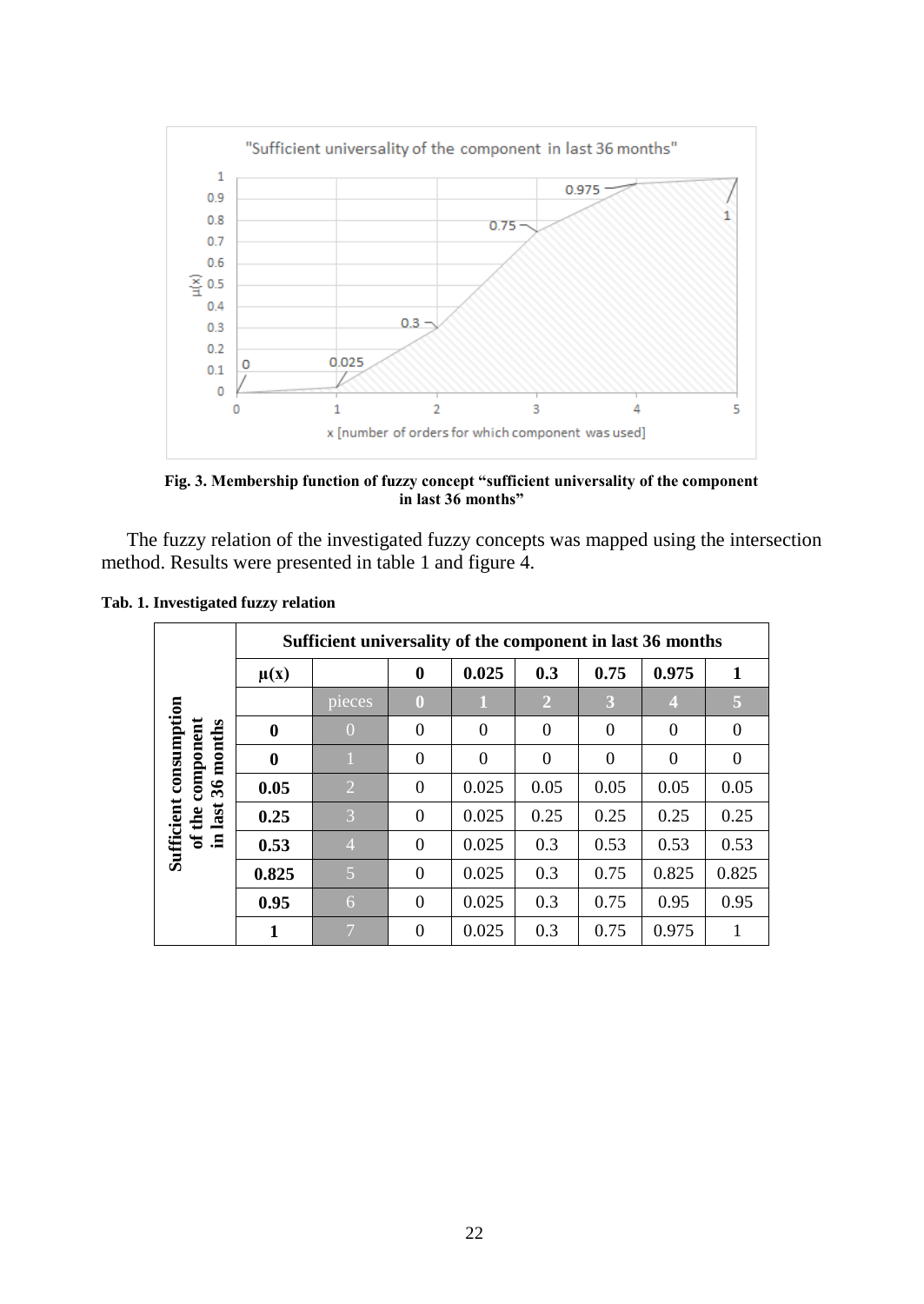

**Fig. 4. Investigated fuzzy relation**

# **3.4. Research conclusions**

Research findings described in the subchapter 3.3 were presented and discussed with the experts on the last project meeting. As practitioners, they instantly proposed to calculate the membership degree for particular components, which were distinguished during initial analysis of historical consumption (step 3). On that basis, suitability of investigated fuzzy logic application for supporting production control system in the company was discussed and below findings were concluded:

- $-$  the membership degree in the mapped fuzzy relation is accurate enough to reflect the biased opinions of the experts for qualifying components or construction modules to in advance manufacturing,
- normally, under conditions of average workload in the investigating production system, in advance manufacturing could be initiated when  $\mu(x) \geq 0.5$  in the fuzzy relation,
- by using the membership degree as the decision criterion for initiating in advance manufacturing, the production flow can be controlled under different levels of workload – for example  $\mu(x) \geq 0.3$  can be sufficient when production system is underloaded and  $\mu(x) \ge 0.9$  when it is overloaded,
- presented findings raised doubts on the part of the experts as to the score's values given in the fourth step of the investigation, but they decided not to make adjustments until the end of the first year of testing.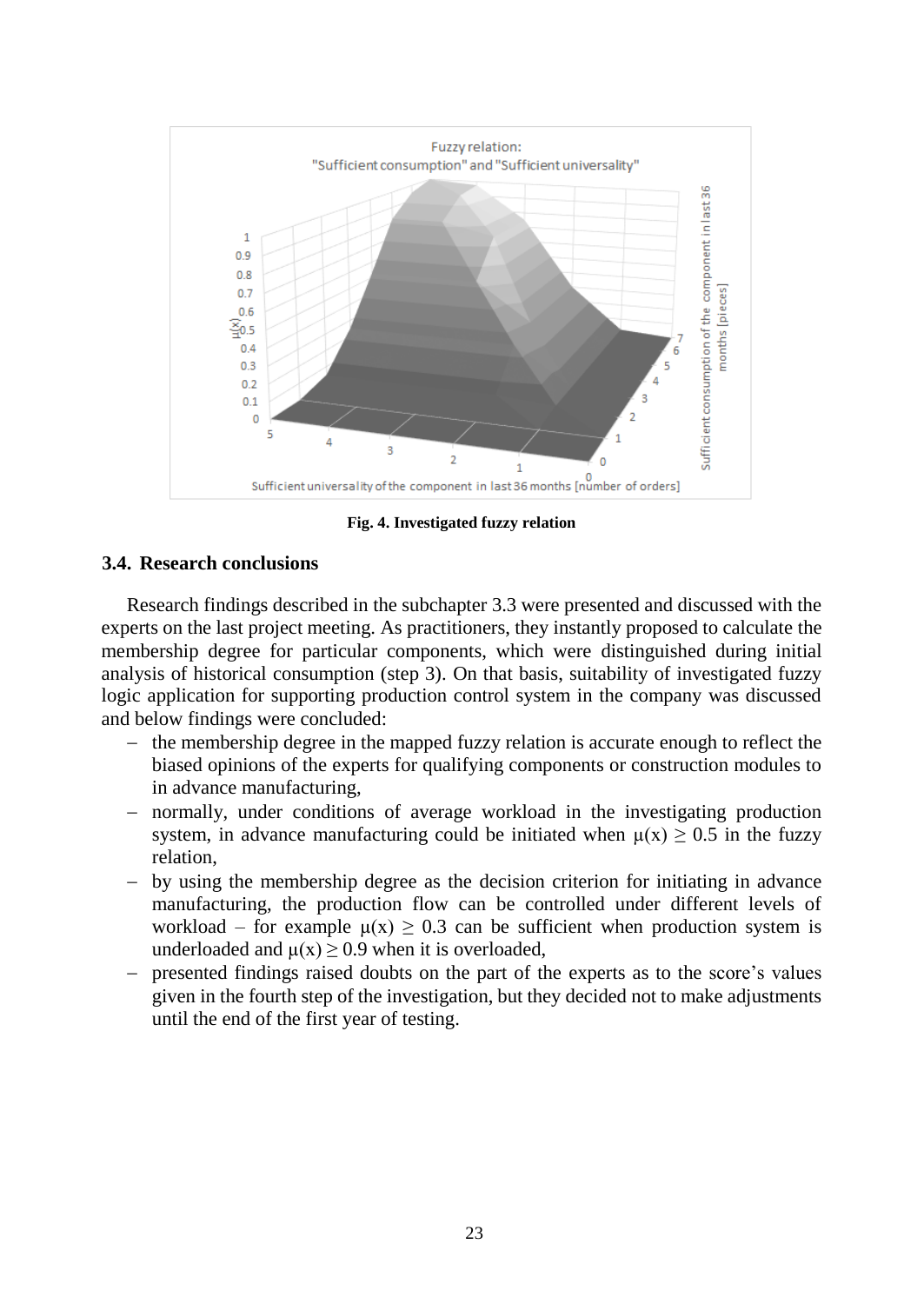#### **4. CONCLUSIONS**

Experts designated to the described in this paper project showed their great involvement in work and determination to achieve relevant effects. As a result, this research has met its objective successfully and its findings will be verified by practitioners, under conditions of real ETO-SMEs production system. It should be stressed that, the designed decision criterion is a draft which needs further examination. Components and construction modules which will be selected for in advance manufacturing by means of presented method should be subject to prior manufacturing costs analysis. It should involve comparison between unit costs under conditions of existing single unit production profile and implemented in advance production in small batches. Another problem for further investigation is the moment in time of launching in advance manufacturing. For example, it can be initiated in response to actual MRP demand or temporary underloaded bottlenecks of manufacturing system. It can therefore be concluded that further research in the scope of MC-ETO and ETO-SMEs production strategies are needed to fill the current information gap. Issues presented in this paper are the part of the broader study conducted by the authors, with the purpose of designing comprehensive decision-making procedure for in advance manufacturing, under conditions of ETO-SMEs production systems.

### **Acknowledgment**

*Wydanie sfinansowano ze środków MNiSW w ramach programu "Doskonała Nauka" umowa: DNK/SP/463670/2020.*

#### **REFERENCES**

- Aleksic, D. S., Jankovic, D. S., & Rajkovic, P. (2017). Product configurators in SME one-of-a-kind production with the dominant variation of the topology in a hybrid manufacturing cloud. *The International Journal of Advanced Manufacturing Technology*, *92*(5–8), 2145–2167. http://dx.doi.org/10.1007/s00170-017- 0286-1
- Bonev, M. (2015). *Enabling Mass Customization in Engineer-To-Order Industries: A multiple case study analysis on concepts, methods and tools* (Doctoral dissertation). DTU Management Engineering.
- Cieśla, B., & Gunia, G. (2019). Development of integrated management information systems in the context of industry 4.0. *Applied Computer Science*, *15*(4), 37–48. http://dx.doi.org/10.23743/acs-2019-28
- Cieśla, B., & Mleczko, J. (2019). Wybrane aspekty zarządzania informacją w systemach klasy ERP dla wyrobów projektowanych na zamówienie. In: *Technologia, procesy i systemy produkcyjne* (*3*, pp. 37–46).
- Duchi, A., Tamburini, F., Parisi, D., Maghazei, O., & Schönsleben P. (2017). From ETO to Mass Customization: A Two-Horizon ETO Enabling Process. In: J. Bellemare, S. Carrier, K. Nielsen & F. Piller (Eds.), *Managing Complexity. Springer Proceedings in Business and Economics* (pp. 99–113). Springer, Cham.
- Haug, A., Ladeby, K., & Edwards, K. (2009). From engineer‐to‐order to mass customization. *Management Research News*, *7*(32), 633–644. http://dx.doi.org/10.1108/01409170910965233
- Mleczko, J., Byrdy, Ł., Cieśla, B., & Kłaptocz, K. (2020). Ile mogą zaoszczędzić firmy projektujące i wytwarzające na zamówienie dzięki modułowej budowie produktów? *Zarządzanie Przedsiębiorstwem*, *3*, 10–15. http://dx.doi.org/10.25961/ent.manag.23.03.02
- Mleczko, J., Byrdy, Ł., Cieśla, B., & Kłaptocz, K. (2020). Ocena stopnia podobieństwa elementów składowych wyrobów produkowanych w systemie na zamówienie – studium przypadku. In: R. Knosala (Ed.), *Inżynieria Zarządzania, Cyfryzacja Produkcji, Aktualności Badawcze 2* (pp. 297–306). Polskie Wydawnictwo Ekonomiczne S.A.
- Pine, B. J. (1993). Making mass customization happen: Strategies for the new competitive realities. *Planning Review*, *21*(5), 23–24. http://dx.doi.org/10.1108/eb054435